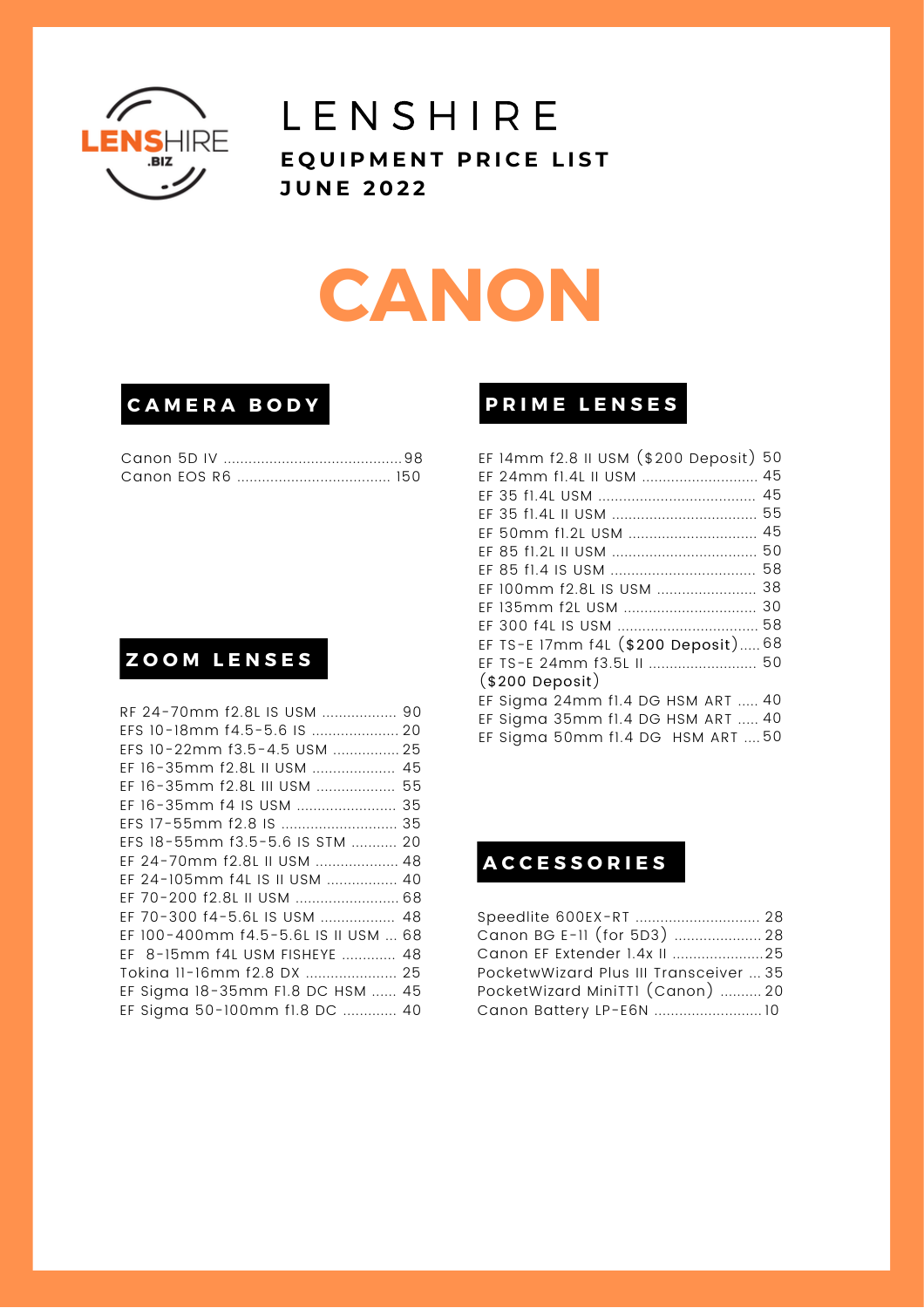

# **NIKON**

### **C A M E R A B O D Y**

### **P R I M E L E N S E S**

| Nikon 10.5mm f2.8G Fisheye DX  28  |  |
|------------------------------------|--|
| Nikon 105mm f2.8G Macro  35        |  |
| Nikon 24mm F1.4G AFS  40           |  |
|                                    |  |
| Nikon 50mm fl.4G AF-S Nikkor  20   |  |
|                                    |  |
| Sigma 24mm fl.4 DG Art (Nikon)  40 |  |

| Nikon 14-24mm f2.8  48          |  |
|---------------------------------|--|
| $($200\n$                       |  |
| Nikon 16-35mm f4G ED VR  35     |  |
| Nikon 24-70mm f2.8 VR  55       |  |
| Nikon 70-200 f2.8 VR2  60       |  |
| Nikon 18-200 f3.5-5.6 VR2  30   |  |
| Nikon 80-400 f4.5-5.6G VR  68   |  |
| Tokina 11-16 f2.8 Pro DX-II  25 |  |
|                                 |  |

### $\blacksquare$  **ZOOM LENSES**

| Nikon Battery EN-EL 15  10            |  |
|---------------------------------------|--|
|                                       |  |
| PocketWizard Plus III Transceiver  35 |  |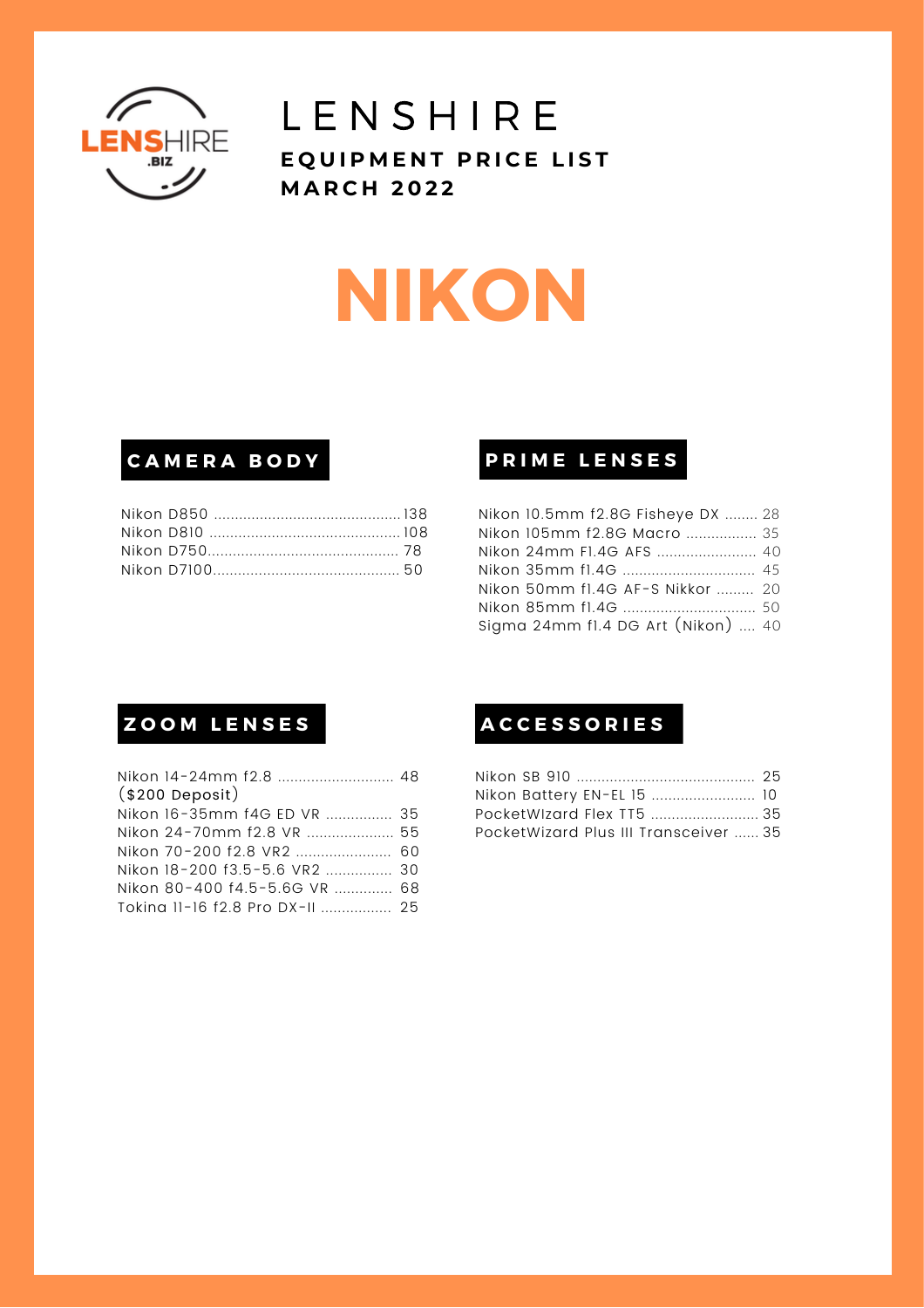

## **SONY**

### **C A M E R A B O D Y Z O O M L E N S E S**

### **A C C E S S O R I E S**

| 35 |
|----|
|    |
| 35 |
| 10 |
| 15 |
| 25 |
| 28 |
| 20 |
| 20 |
| 20 |
| 20 |
| 20 |
|    |

| FE 16-35mm f4 ZA OSS  45        |  |
|---------------------------------|--|
|                                 |  |
|                                 |  |
|                                 |  |
|                                 |  |
|                                 |  |
|                                 |  |
| FE 70-300 f4.5-5.6 G OSS  58    |  |
| FE 200-600mm F5.6-6.3 G OSS  88 |  |

### **P R I M E L E N S E S**

| Sigma ART 14mm fl.8 $(FE/E-Mount)$ 45 |  |
|---------------------------------------|--|
|                                       |  |
| FE 35mm F1.4 ZA Lens Carl Zeiss       |  |
|                                       |  |
|                                       |  |
|                                       |  |
|                                       |  |
| FE 90mm f2.8 Macro G OSS  58          |  |

## **PANASONIC**

### **C A M E R A B O D Y**

Panasonic GH4 Panasonic GH5

58 78

### **A C C E S S O R I E S**

| Metabones Canon to EF Lens to     |  |
|-----------------------------------|--|
| Micro Four Thirds T Speed Booster |  |
|                                   |  |
| Metabones EF to MFT Speed Booster |  |
|                                   |  |
| Panasonic DMV-BLF19 Battery       |  |
|                                   |  |
|                                   |  |

### **L E N S E S**

| Panasonic Lumix G 20mm fl.7 II  20 |  |
|------------------------------------|--|
| Panasonic Lumix G 7-14mm           |  |
|                                    |  |
| Panasonic 12-35 f2.8 ASPH  38      |  |
| Panasonic 12-35 f2.8 II ASPH  48   |  |
| Panasonic 35-100 f2.8 OIS  48      |  |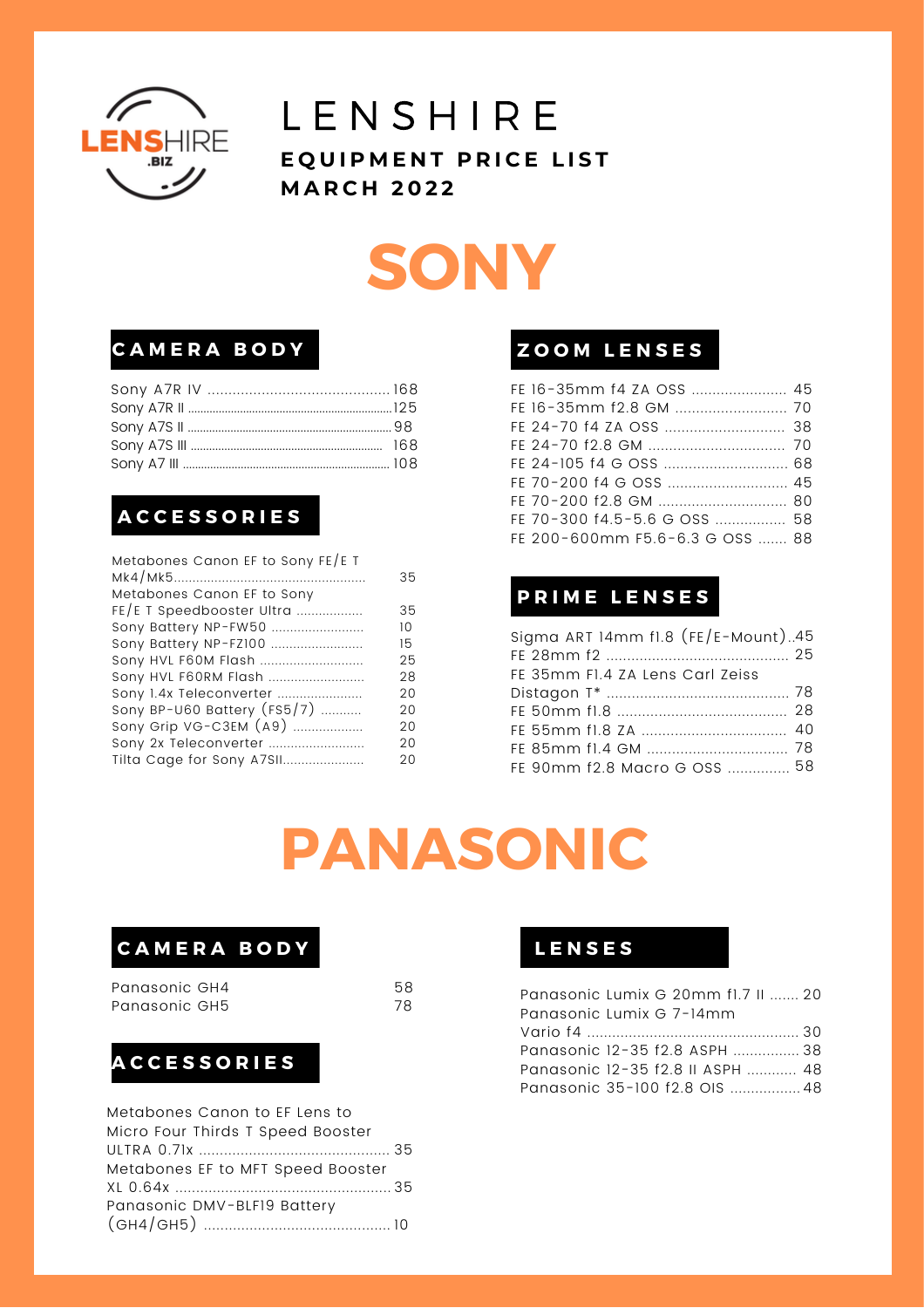

## **FUJI**

### **C A M E R A B O D Y**

### **A C C E S S O R I E S**

| Fuji NP-W126S Battery                   | 10 |
|-----------------------------------------|----|
| Fujifilm XF 1.4x TC WR Teleconverter 20 |    |
| FujiFilm EF-X8 FLASH                    | 15 |

### **P R I M E L E N S E S**

|  | Fuji XF 80mm f2.8 WR OIS  68 |  |
|--|------------------------------|--|

### **Z O O M L E N S E S**

| Fujifilm XF 10-24mm f4 R  36         |  |
|--------------------------------------|--|
| Fujifilm XF 18-55mm f2.8-4           |  |
|                                      |  |
| FujiFilm XF 16-55mm f2.8 R LM WR  40 |  |
| FujiFilm XF 50-140mm f2.8  68        |  |
| Fuji XC 50-230mm f4.5-6.7 OIS  25    |  |

### **ACTION VIDEO CAMERA**

### **C A M E R A**

### **A C C E S S O R I E S**

| GoPro Hero 8 Batteries (set of 2) | 5  |
|-----------------------------------|----|
| GoPro Chest Mount                 | 5  |
| GoPro Head Strap                  | 5. |
| GoPro Handlebar Mount             | 5  |
| GoPro Pole Reach                  | 5  |
| GoPro Hotshoe Mount               | 5  |
| GoPro Suction Cup Mount           | 5  |
| GoPro FlexJaw Clamp               | 5  |
| GoPro Vented Helmet Strap         | 5  |
| GoPro Adhesive Curve              | 5  |
| GoPro Adhesive Flat               | 5  |
| Osmo Mic                          | 5  |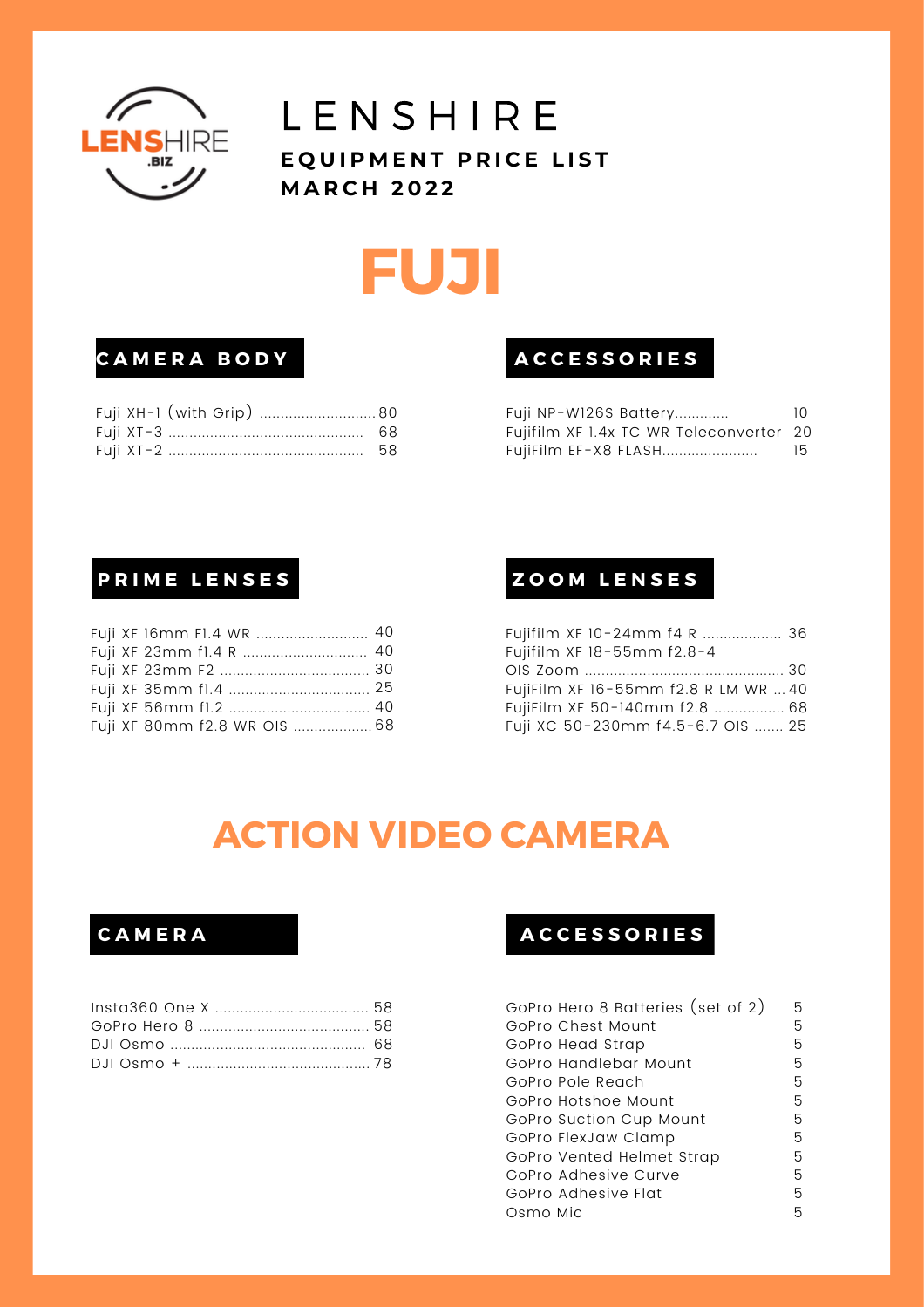

### **TRIPODS**

| Manfrotto 055XPROB tripod with   |
|----------------------------------|
| BH-2 Ballhead BH-2 Ballhead  18  |
| Manfrotto 190x / CR2 ballhead 10 |
| Manfrotto MVM 500A Monopod  15   |
| Manfrotto 755x / 502AH           |
|                                  |
|                                  |

### **STABALISERS/ GIMBALS RIGS**

| SmallRig Camera Shoulder Rig  40      |
|---------------------------------------|
| Shoulder Rig + Tilta Follow Focus  64 |
|                                       |
| Tilta MB12 4 x 5.65" Matte Box  20    |
| GenusTech Mini Jib 30                 |
| Glidecam HD4000 (1.8-4.5kg)  35       |
| Glidecam Forearm brace 10             |
|                                       |
|                                       |
|                                       |
| Konova Slider 80cm  35                |
| Benro Slider 90cm  40                 |
|                                       |

### **GENERAL ACCESSORIES**

| Sandisk 32GB Extreme 120MB/s       |  |
|------------------------------------|--|
|                                    |  |
| Sandisk Extreme 64GB CF Card  15   |  |
| 77mm Circular Polariser Filter 15  |  |
| 82mm Circular Polariser Filter  15 |  |
|                                    |  |
| 77mm Variable ND Filter  15        |  |
|                                    |  |

### **VIDEO CAMERAS**

| Libec Remote Zoom Control ZC-3DV |  |
|----------------------------------|--|
|                                  |  |
| BLACKMAGIC BMPCC6K NON-PRO       |  |
|                                  |  |

### **GRIP ACCESSORIES**

| Manfrotto SuperClamp  5            |  |
|------------------------------------|--|
| Manfrotto Double SuperClamp  8     |  |
| Manfrotto Lightstand BAC1004 5     |  |
| Manfrotto Nano Lightstand  5       |  |
| Manfrotto Magic Arm 244n  8        |  |
| Manfrotto Camera Bracket 5         |  |
|                                    |  |
|                                    |  |
| Avenger C-Stand 40" sliding leg 10 |  |
| Avenger C-Stand 40" turtle base10  |  |
| Meiking C-Stand 40" removable      |  |
| stand                              |  |

### **RECORDERS/ MONITORS**

SmallHD Monitor 702 Bright ............... 55 BlackMagic HDMI/SDI Converter ...... 8